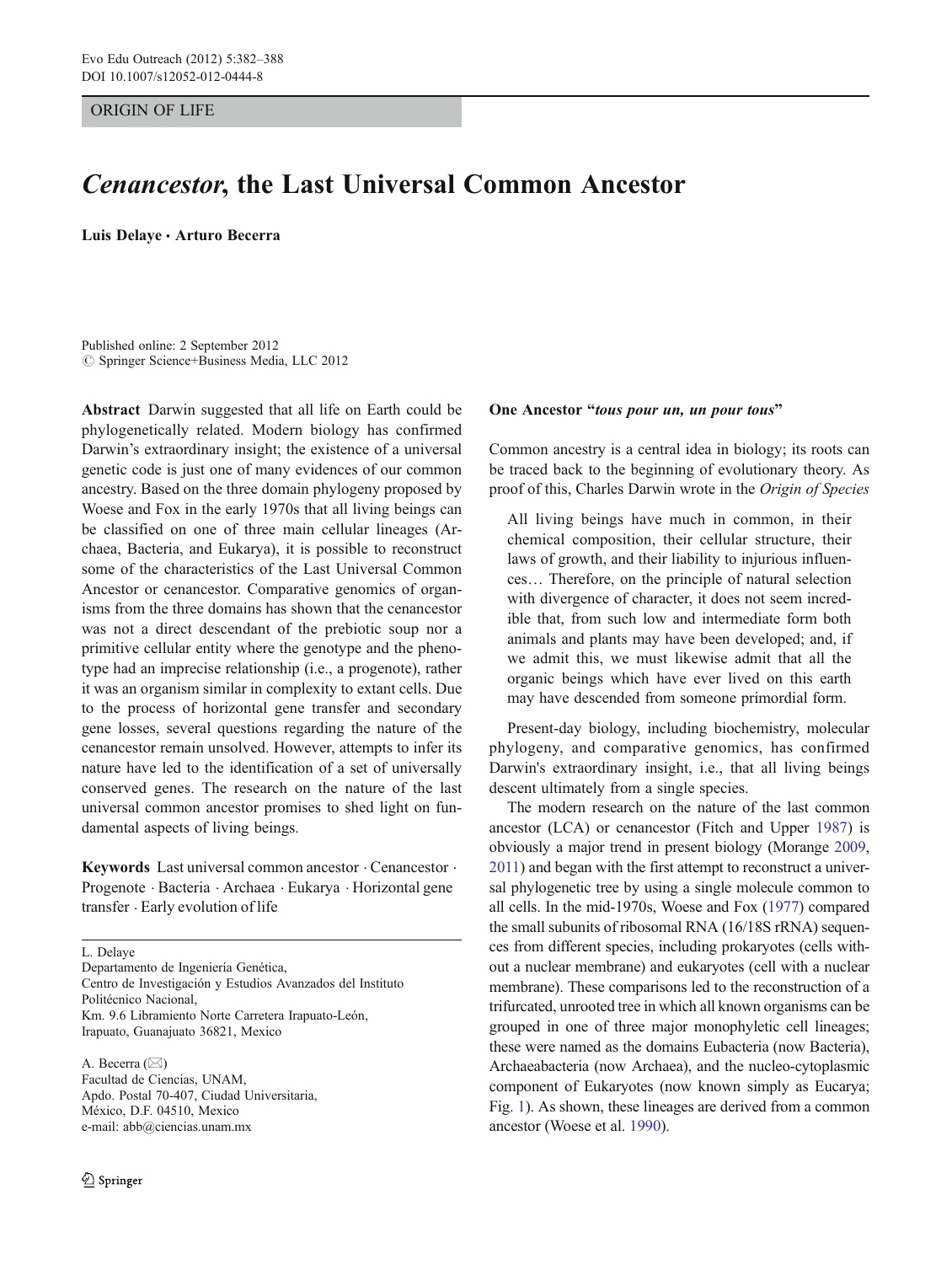<span id="page-1-0"></span>

**Archaea**

Information from one single molecular marker does not necessarily yield a precise reconstruction of evolutionary processes, but as indicated by many phylogenies constructed from other genes such as those encoding polymerases, ATPase subunits, elongation factors, and ribosomal proteins. The identification of the three major lineages is not an artifact based exclusively on the reductionist extrapolation of information derived from a single gene (i.e., the 16SrRNA) but a true reflection of a common ancestry of all living forms. This is in accordance with the fact that all organisms share the same genetic code and crucial features of genome replication, gene expression, membrane-associated ATPase-mediated energy production, and basic anabolic reactions. Minor variations in the previous process can be easily explained as the outcome of divergent processes from an ancestral life form of the three major biological domains (Delaye et al. [2001](#page-5-0); Becerra et al. [2007\)](#page-5-0).

Phylogenetic analysis of rRNA sequences is acknowledged as a prime force in systematics and from its very inception, had a major impact in our understanding of cellular evolution. As exposed by the unrooted rRNA trees, no single domain predates the other two, and all three derive from a common ancestor. Recognition of the differences that exist between the transcriptional and translational machineries of the Bacteria, Archaea, and Eucarya, which were assumed to be the result of independent evolutionary refinements, led to the conclusion that the primary branches were the descendants of a progenote, a hypothetical biological entity in which phenotype and genotype still had an imprecise, rudimentary linkage relationship (Woese and Fox [1977\)](#page-6-0). That is a biological entity where the phenotype and genotype are the same, i.e. a much simpler biological entity than any extant cell. From an evolutionary point of view, it is reasonable to assume that at some point in time the ancestors of all forms of life must have been less complex than even the simpler extant cells. However, the conclusion that the last common ancestor (LCA) was a progenote was disputed when the analysis of homologous traits found among some of its descendants suggested that it was not a protocell or any other pre-life progenitor system (Lazcano et al. [1992](#page-5-0)) but an organism similar in complexity to ext\ant prokaryotes.

In those years, the inventory of such shared traits was small, but it was surmised that the sketchy picture developed with the limited data bases would be confirmed when there were completely sequenced cell genomes from the three primary domains. This has not been the case: the availability of an increasingly large number of completely sequenced cellular genomes has sparked new debates, rekindling the discussion on the nature of the ancestral entity (Doolittle [2000](#page-5-0)). This is shown, for instance, in the diversity of names that have been coined to describe it: progenote (Woese and Fox [1977](#page-6-0)), cenancestor (Fitch and Upper [1987\)](#page-5-0), last universal cellular ancestor (Philippe and Forterre [1999](#page-6-0)), and last common community (Line [2002\)](#page-6-0), among others. These terms are not truly synonymous, and they reflect the current controversies on the nature of the universal ancestor and the evolutionary processes that shaped it.

### Reconstructing the Cenancestor

As mentioned above, all life on Earth uses exactly the same code to translate the information stored in DNA into proteins (with a few exceptions that are clearly evolutionary novelties). How is it possible that organisms as different as oak trees, Escherichia coli bacterium, amoebas, or ourselves share the same set of rules to read (translate) DNA? The answer is common ancestry; much in the same way that sisters and brothers resemble each other, features shared by all living beings were inherited from common ancestral species that lived millions of years ago.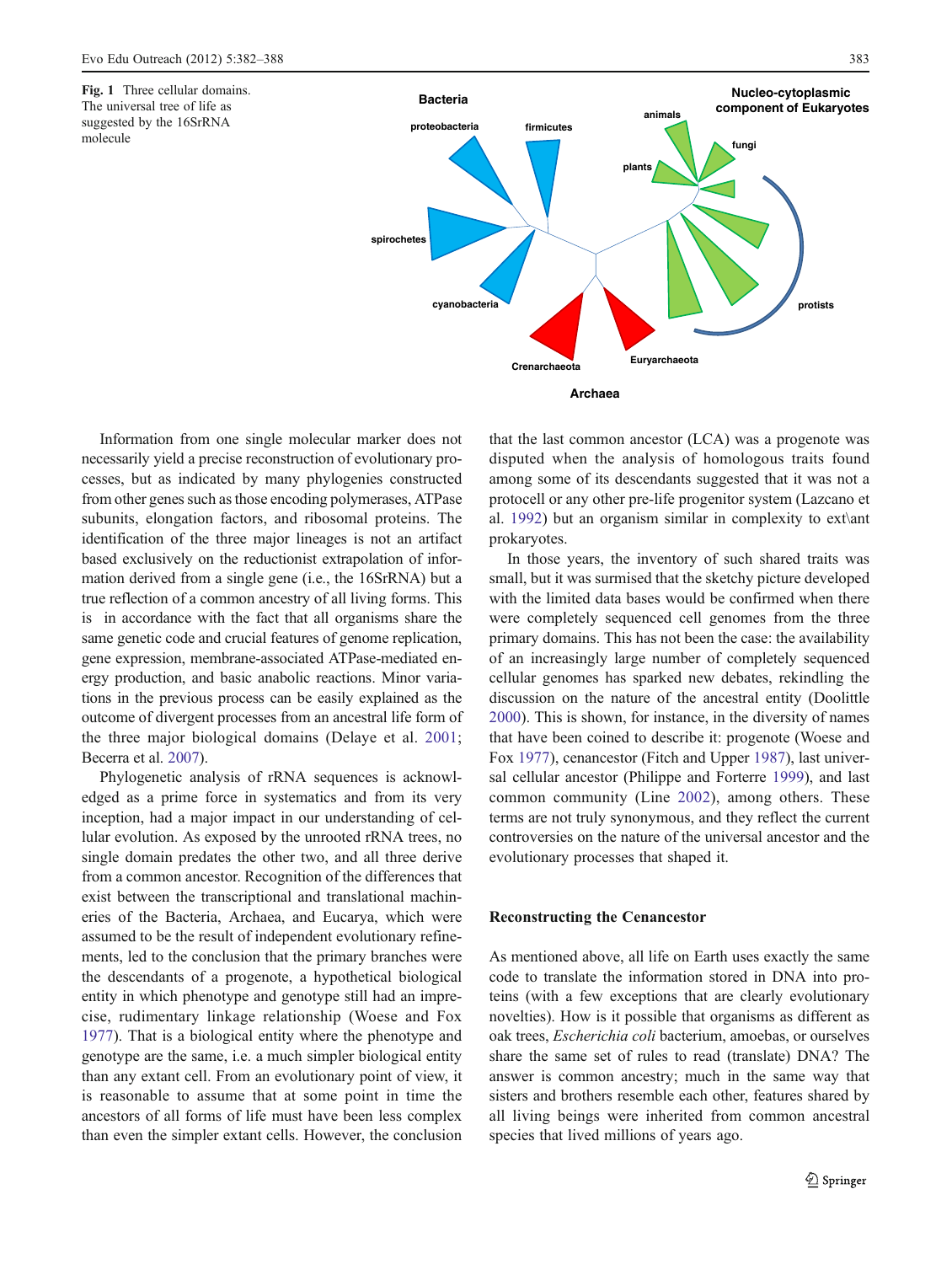We can use this knowledge to infer some features of the biology of this universal ancestor, or cenancestor. But in order to do such reconstruction, we need an evolutionary tree describing the phylogenetic relationships among all living beings on Earth. As mentioned, such a tree was proposed in the early 70's by Woese and Fox when using the 16SrRNA molecule to infer the phylogenetic relationships among organisms (Woese and Fox [1977\)](#page-6-0). Before the work done by Woese and Fox, there were two main classification systems. In one of them, organisms were classified as Eukaryotes if their genetic material was compartmentalized by a membrane into a nucleus, or Prokaryotes if this structure is absent (Chatton [1938](#page-5-0)); in the other system, organisms were classified into five Kingdoms (Monera, Protists, Fungi, Plantae, and Animalia) based on their overall biology (Whittaker [1969\)](#page-6-0).

Although the scheme of three domains (i.e., Bacteria, Archaea, and Eucarya) is incomplete because it does not include the anastomosis of bacteria to conform the mitochondria and chloroplast of Eukaryotes, nor the horizontal gene transfer among Prokaryotes, it does show that during very early stages of cellular evolution, life separated into three main lineages of descent. The classification of three domains (as named by Woese and Fox) is the guide we need to attempt a reconstruction of the biology of the cenancestor. The rationale is simple: if all present-day life derives ultimately from three main lineages of descent, then features (or more precisely, genes) homologous among these three life forms must have been present in the last universal common ancestor (Fig. 2).

This methodology is not infallible, however. Processes such as secondary gene losses or horizontal gene transfers among different cellular lineages have the power to obscure the past (Becerra et al. [1997\)](#page-5-0). This is, if there have been several secondary gene losses after the last common ancestor, then our reconstruction will underestimate the gene content of this hypothetical entity; conversely, if there have been a lot of horizontal gene transfer events during the early evolution of life, we will overestimate the gene content of

the cenancestor. The precision of our reconstructions of the genome (and therefore our inferences about their biology) of the last universal common ancestor depends on the relative intensity of previous processes. For instance, the amount of horizontal gene transfer among prokaryotes is still hotly debated among researchers today (Glansdorff [2000;](#page-5-0) Gogarten and Townsend [2005](#page-5-0); Zhaxybayeva and Doolittle [2011](#page-6-0)).

Despite the methodological difficulties outlined above, different attempts to reconstruct the nature of the last universal common ancestor have led to the identification of a set of highly conserved genes among all cells that very likely have been inherited from the cenancestor (Kyrpides et al. [1999;](#page-5-0) Doolittle, [2000](#page-5-0);Brown et al. [2001](#page-5-0); Harris et al. [2003](#page-5-0); Mirkin et al. [2003;](#page-6-0) Yang et al. [2005;](#page-6-0) Delaye et al. [2005](#page-5-0); Moreira and Lopez-Garcia [2006](#page-6-0), Ranea et al. [2006,](#page-6-0) Ouzonis et al. [2006](#page-6-0)). The set is mainly composed of genes related to transcription and translation (i.e., the beta and beta' prime subunit of RNA polymerase, ribosomal proteins, and elongation factors) (Harris et al. [2003\)](#page-5-0). Notably, the main replicative DNA polymerase is not present in this set. This has led to some authors suggesting that the last universal common ancestor had an RNA genome (Leipe et al. [1999](#page-5-0)), a dubious conclusion, however, because all present-day cells have DNA genomes.

Since all extant cells are endowed with DNA genomes, the most parsimonious conclusion is that this genetic polymer was already present in the cenancestral population. Although it is possible to recognize the evolutionary relatedness of various orthologous DNA informational proteins across the entire phylogenetic spectrum (Olsen and Woese [1997](#page-6-0); Edgell and Doolittle [1997;](#page-5-0) Leipe et al. [1999](#page-5-0); Penny and Poole [1999](#page-6-0); Harris et al. [2003](#page-5-0)), comparative proteome analysis has shown that eubacterial replicative polymerases and primases lack homologues in the two other domains.

The peculiar distribution of the DNA replication machinery has led to suggestions not only of a cenancestor endowed with an RNA genome, but also of the polyphyletic origins of DNA and many of enzymes associated with DNA replication (Leipe et al. [1999](#page-5-0); Koonin and Martin [2005](#page-5-0)) in

cenancestor. a Tree of life as suggested by the 16SrRNA molecule; b traits present in the cenancestor can be inferred by looking at homologous genes among the three cellular domains Bacteria, Archaea, and Eukarya

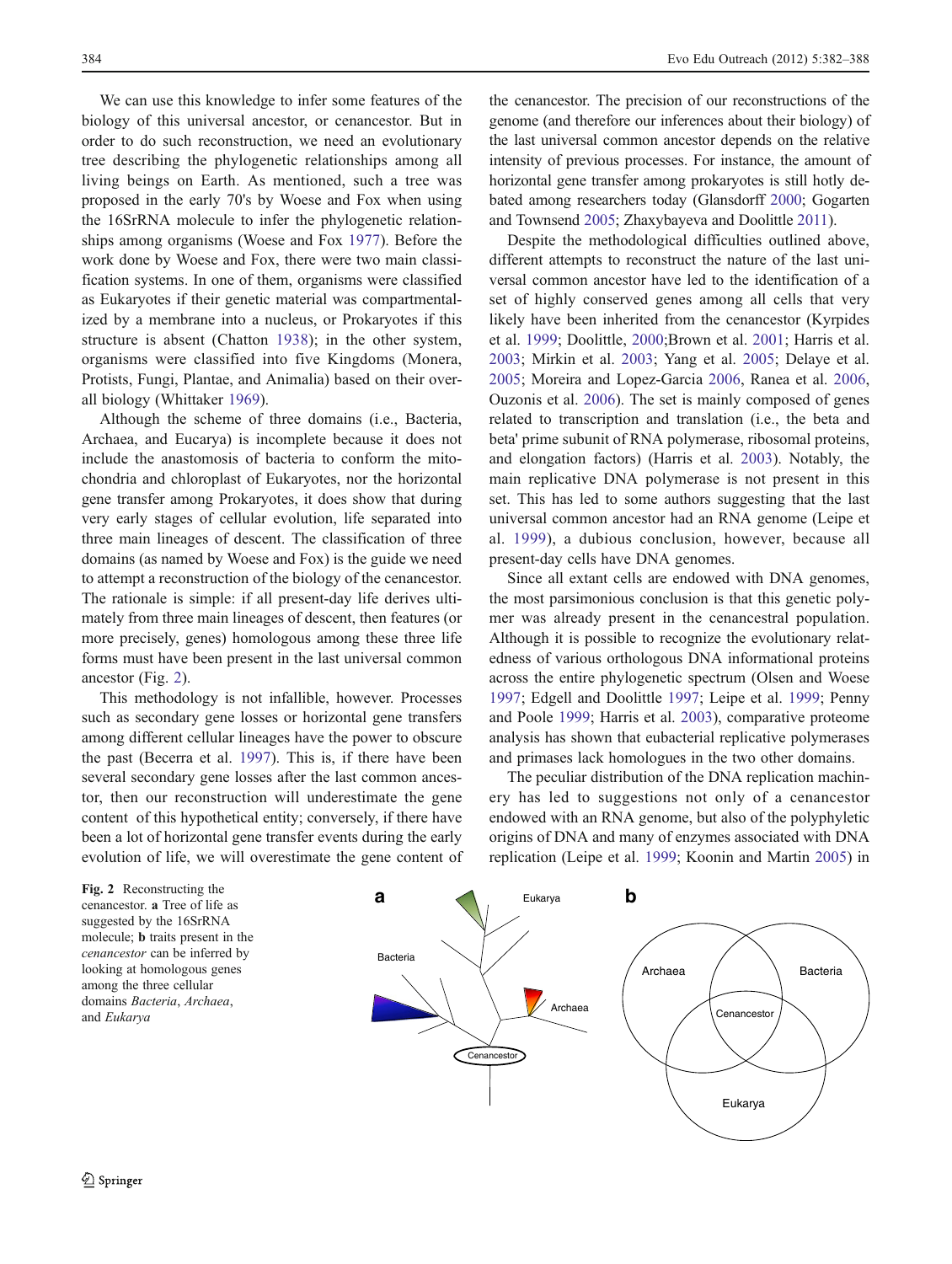<span id="page-3-0"></span>which viruses may have played a central role (Forterre, [2006\)](#page-5-0). Koonin and Martin ([2005](#page-5-0)) have argued that the cenancestor was an acellular entity endowed with high numbers of RNA viral-like molecules that had originated abiotically within the cavities of a hydrothermal mound. This idea, which has little, if any, empirical support, does not take into account the problems involved with the abiotic synthesis and accumulation of ribonucleotides and polyribonucleotides, nor does it explain the emergence of functional RNA molecules.

It is difficult to accept these schemes. There are indeed manifold indications that RNA genomes existed during early stages of cellular evolution (Lazcano et al. [1988\)](#page-5-0), but

Fig. 3 Early evolution of life on Earth. Life originated from prebiotic chemistry. First stages of cellular evolution may have included replicative polymers other than DNA and RNA; the RNA world refers to a time when the RNA molecule acted as the hereditary as well as catalytic molecule of cells; eventually, RNA chemistry originated proteins (a relic from these days is the RNA-mediated synthesis of proteins in extant ribosomes); it is thought that cells capable of synthesizing proteins were selected for having superior catalytic molecules; finally, protein chemistry-originated DNA and cells with DNA genomes were selected for having a more stable hereditary molecule; the last universal common ancestor or cenancestor was very likely similar to extant cells in their metabolic and hereditary capacities

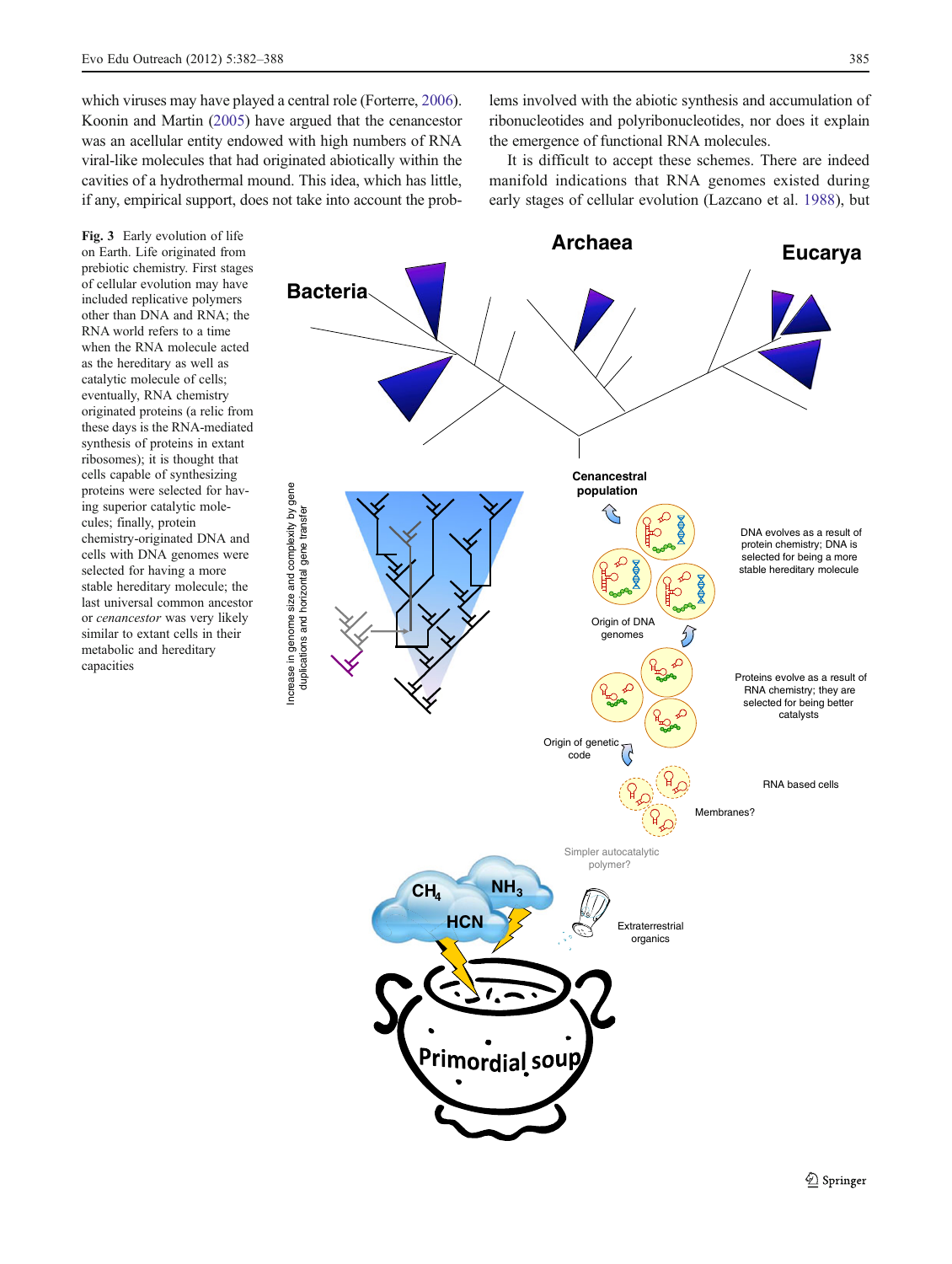it is likely that double-stranded DNA genomes had become firmly established prior to the divergence of the three primary domains. It's especially likely, considering the sequence similarities shared by many ancient, large proteins found in all three domains that suggests considerable fidelity existed in the operative genetic system of their common ancestor, but such fidelity is unlikely to be found in RNAbased genetic systems (Reanney [1987](#page-6-0); Lazcano et al. [1992\)](#page-5-0)

# Echoes from Ancient Worlds

Current descriptions of the cenacestor are limited by the scant information available: it is hard to understand the evolutionary forces that acted on our distant ancestors, whose environments and detailed biological characteristics are forever beyond our knowledge. By definition, the node located at the bottom of the cladogram is the root of a phylogenetic tree and corresponds to the common ancestor of the group under study. But names may be misleading. What we have been calling the root of the universal tree is in fact the tip of its trunk: inventories of cenancestor genes include sequences that originated in different pre-cenancestral epochs. Biological evolution prior to the divergence of the three domains was not a continuous, unbroken chain of progressive transformation steadily proceeding towards the LCA (Fig. [3](#page-3-0)).

Is important to note that the features that were present in the cenancestor would not be present in the first living systems (origin-of-life period). The notable coincidence between the monomeric constituents of living organisms and those synthesized in laboratory simulations of the prebiotic environment appears to be too striking to be fortuitous, and the discovery of catalytically active RNA molecules has given considerable credibility to prior suggestions of an evolutionary stage prior to the development of proteins and DNA genomes during which early life forms largely based on ribozymes may have existed. The difficulties involved with the synthesis and accumulation of ribonucleotides and RNA molecules in the

prebiotic environment have led to the suggestion that the RNA world itself was the evolutionary outcome of some predecessor primordial living systems of what are now referred to as pre-RNA worlds (Fig. 4; Joyce [2002\)](#page-5-0). However, the chemical nature of the first genetic polymers and the catalytic agents that may have formed the hypothetical pre-RNA worlds can only be surmised and cannot be deduced from comparative genomics or deep phylogenies (Becerra et al. [2007\)](#page-5-0).

Slight or no geological evidence of the environmental conditions on the early Earth at the time of the origin and early evolution of life, nor any molecular or physical vestiges that preceded the appearance of the first cellular organisms are found in the Archean fossil record. Also, the identification of the oldest paleontological traces of life remains a contentious issue. The early Archean geological record is scarce and controversial, and most of the sediments preserved from such times have been metamorphosed to a considerable extent. Although the biological origin of the microstructures present in the  $3.5 \times 10^9$  year-old Apex Cherts of the Australian Warrawoona formation (Schopf [1993\)](#page-6-0) has been disputed, at the time being, the weight of evidence favors the idea that life existed 3.5 billion years ago (Altermann and Kazmierczak [2003](#page-5-0), Brasier et al. [2004](#page-5-0), [2006\)](#page-5-0).

Comparative genomics may provide signs to the genetic organization and biochemical complexity of the earlier entities from which the cenancestor evolved. Genes involved in RNA metabolism, i.e., genes whose products synthesize, degrade, or interact with RNA, are among the most highly conserved sequences common to all known genomes, and provide insights into an early stage in cell evolution during which RNA played a much more conspicuous biological role (Tekaia et al. [1999,](#page-6-0) Delaye and Lazcano [2000](#page-5-0), Anantharaman et al. [2002\)](#page-5-0). However, it is difficult to see how the applicability of comparative genomics can be extended beyond a threshold that corresponds to a period of cellular evolution in which protein biosynthesis was already in operation. Older stages are not yet amenable to molecular phylogenetic analysis.

Fig. 4 Early life, time arrow. Starting from the origin of Earth, and ending in the origin of an oxidizing atmosphere, several million years of chemical and biological evolution are compressed in this figure. The bottom line shows that there is a continuum that goes from the prebiotic chemistry to the first cells

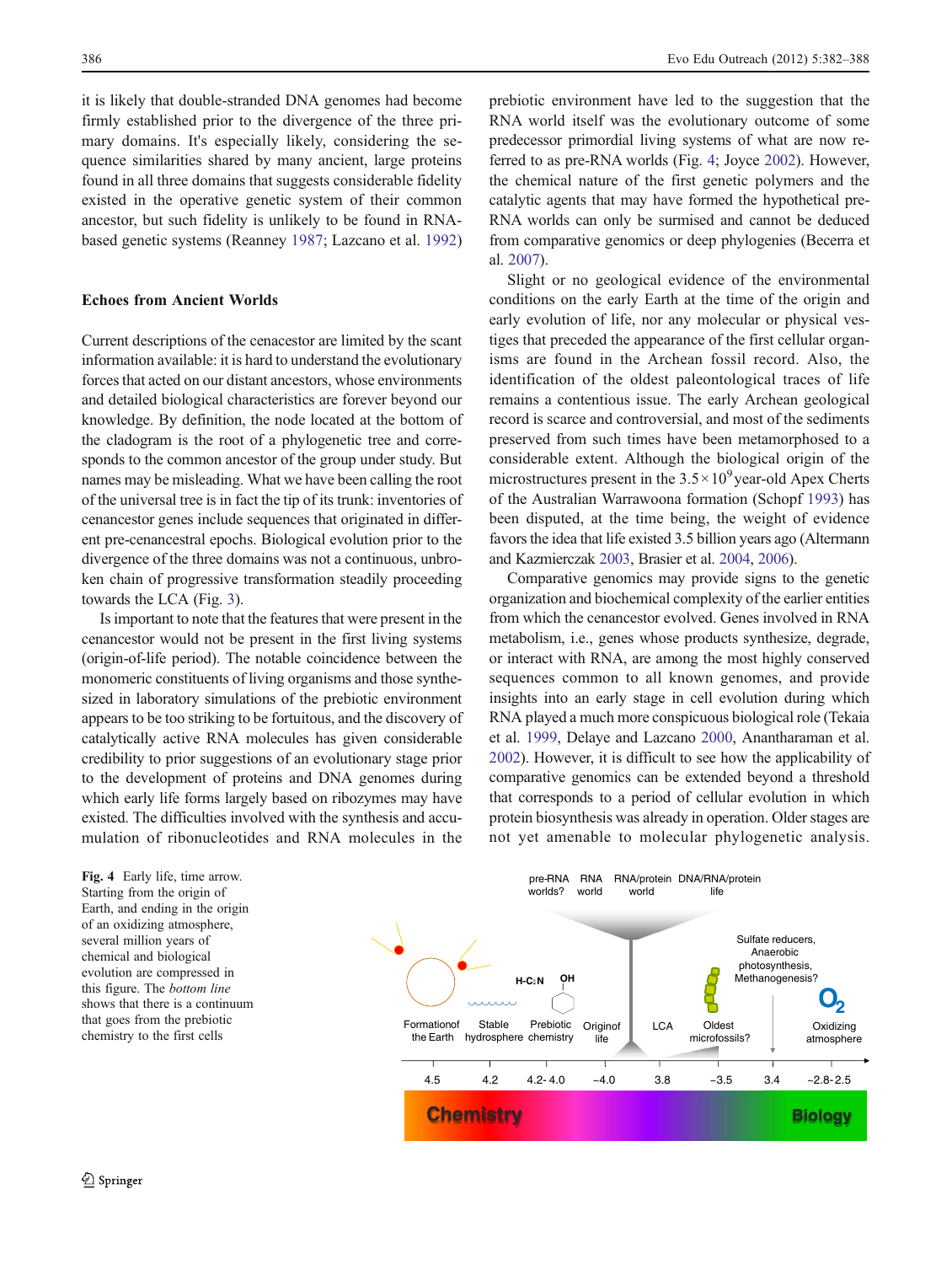<span id="page-5-0"></span>Although there have been considerable advances in the understanding of chemical processes that may have taken place before the emergence of the first living systems, life's beginnings are still shrouded in mystery. A phylogenetic approach to this problem is not feasible, since all possible intermediates that may have once existed have long disappeared. The temptation to do otherwise is best resisted. Given the huge gap existing in current descriptions of the evolutionary transition between the prebiotic synthesis of biochemical compounds and the cenancestor, it may be naive to attempt to describe the origin of life and the nature of the first living systems from the available rooted phylogenetic trees.

## Remarks and Outlooks

Darwin suggested that species diverge from one another, generating a tree-like pattern of common ancestry. The existence of a universal ancestor is logically a derived from this mode of evolution. Modern biology has shown that Darwin's insights were correct. All living beings are very alike in their basic biochemistry and molecular biology; the existence of a common genetic code is one of the most prominent evidences of our common ancestry. However, reconstructing the biology of the cenancestor is not an easy task. Although the logic to recognize which genes have been inherited from the last common ancestor is straightforward (i.e., a gene that is present in Archaea, Eukaryaand Bacteria because of vertical inheritance was present in the last common ancestor), the accumulation of more than 3.5 billions of years of evolution from the cenancestor to extant biology makes the inference of the properties of this biological entity a formidable intellectual challenge.

However, it is clear that in spite of the qualitative and quantitative differences in the methodological approaches used to identify the gene complement of the cenancestor, the inventories show an overlap which reflects an impressive level of conservation of a significant number of sequences involved in basic biological processes. It is enough to assume that the cenancestor: (a) was not a progenote or a protocell, but an entity similar to extant prokaryotes; (b) was preceded by earlier entities in which RNA molecules played a more conspicuous role in cellular processes and in which ribosome-mediated protein synthesis had already evolved; (c) had a genome of DNA, originated prior to the evolutionary divergence of the three main cell domains; and (d) maybe was not an extremophile (Becerra et al. 2007).

#### References

- Altermann W, Kazmierczak J. Archean microfossils: a reappraisal of early life on Earth. Res Microbiol. 2003;154:611–7.
- Anantharaman V, Koonin EV, Aravind L. Comparative genomics and evolution of proteins involved in RNA metabolism. Nucleic Acid Res. 2002;30:1427–64.
- Becerra A, Islas S, Leguina JI, Silva E, Lazcano A. Polyphyletic gene losses can bias backtrack characterizations of the cenancestor. J Mol Evol. 1997;45:115–8.
- Becerra A, Delaye L, Islas A, Lazcano A. Very early stages of biological evolution related to the nature of the last common ancestor of the three major cell domains. Annu Rev Ecol Evol Sys. 2007;38:361–79.
- Brasier M, Green O, Lindsay J, Steele A. Earth's oldest approximately 35 Ga fossils the Early Eden hypothesis: questioning the evidence. Orig Life Evol Biosph. 2004;341–2:257–69.
- Brasier M, McLoughlin N, Green O, Wacey D. A fresh look at the fossil evidence for early Archaean cellular life. Philos Trans R SocLond B Biol Sci. 2006;29:887–902.
- Brown JR, Douady CJ, Italia MJ, Marshall WE, Stanhope MJ. Universal trees based on large combined protein sequence datasets. Nat Genet. 2001;28:281–5.
- Chatton E. Titre et travaux scientifique (1906–1937) de Edouard Chatton. Sottano: Sette; 1938.
- Delaye L, Lazcano A. RNA-binding peptides as molecular fossils. In: Chela-Flores J, Lemerch G, Oró J, editors. Origins from the Big-Bang to Biology: Proceedings of the First Ibero-American School of Astrobiology. Dordrecht: Klüwer Academic Publishers; 2000. p. 285–8.
- Delaye L, Vázquez H, Lazcano A. The cenancestor its contemporary biological relics: the case of nucleic acid polymerases. In: Chela-Flores J, Owen T, Raulin F, editors. First steps in the origin of life in the universe. Dordrecht: Kluwer; 2001. p. 223–30.
- Delaye L, Becerra A, Lazcano A. The last common ancestor: what's in a name? Orig Life Evol Biosph. 2005;35:537–54.
- Doolittle WF. The nature of the universal ancestor the evolution of the proteome. Curr Opinion Struct Biol. 2000;10:355–8.
- Edgell DR, Doolittle WF. Archaea and the origin(s) of DNA replication proteins. Cell. 1997;89:995–8.
- Fitch WM, Upper K. The phylogeny of tRNA sequences provides evidence of ambiguity reduction in the origin of the genetic code. Cold Spring Harbor Symp Quant Biol. 1987;52:759–67.
- Forterre P. Three RNA cells for ribosomal lineages and three DNA viruses to replicate their genomes: a hypothesis for the origin of cellular domain. Proc Natl Acad Sci USA. 2006;103:3669–74.
- Glansdorff N. About the last common ancestor the universal life-tree and lateral gene transfer: a reappraisal. Mol Microbiol. 2000;38:177–85.
- Gogarten JP, Townsend JP. Horizontal gene transfer genome innovation evolution. Nature Rev Microbiol. 2005;3:679–87.
- Harris JK, Kelley ST, Spiegelman GB, Pace NR. The genetic core of the universal ancestor. Genome Res. 2003;13:407–12.
- Joyce GF. The antiquity of RNA-based evolution. Nature. 2002;418:214– 21.
- Koonin EV, Martin W. On the origin of genomes cells within in organic compartments. Trends Genet. 2005;21:647–54.
- Kyrpides N, Overbeek R, Ouzonis C. Universal protein families and the functional content of the last universal common ancestor. J Mol Evol. 1999;49:413–23.
- Lazcano A, Guerrero R, Margulis L, Oró J. The evolutionary transition from RNA to DNA in early cells. J Mol Evol. 1988;27:283–90.
- Lazcano A, Fox GE, Oró J. Life before DNA: the origin early evolution of early Archean cells. In: Mortlock RP, editor. The evolution of metabolic function. Boca Raton: CRC Press; 1992.
- Leipe DD, Aravind L, Koonin EV. Did DNA replication evolve twice independently? Nucleic Acid Res. 1999;27:3389–401.

Acknowledgment Financial support from CONACYT (Mexico) project 100199 to AB, is acknowledged. L.D. wishes to thank CIN-VESTAV Unidad Irapuato for all facilities provided.